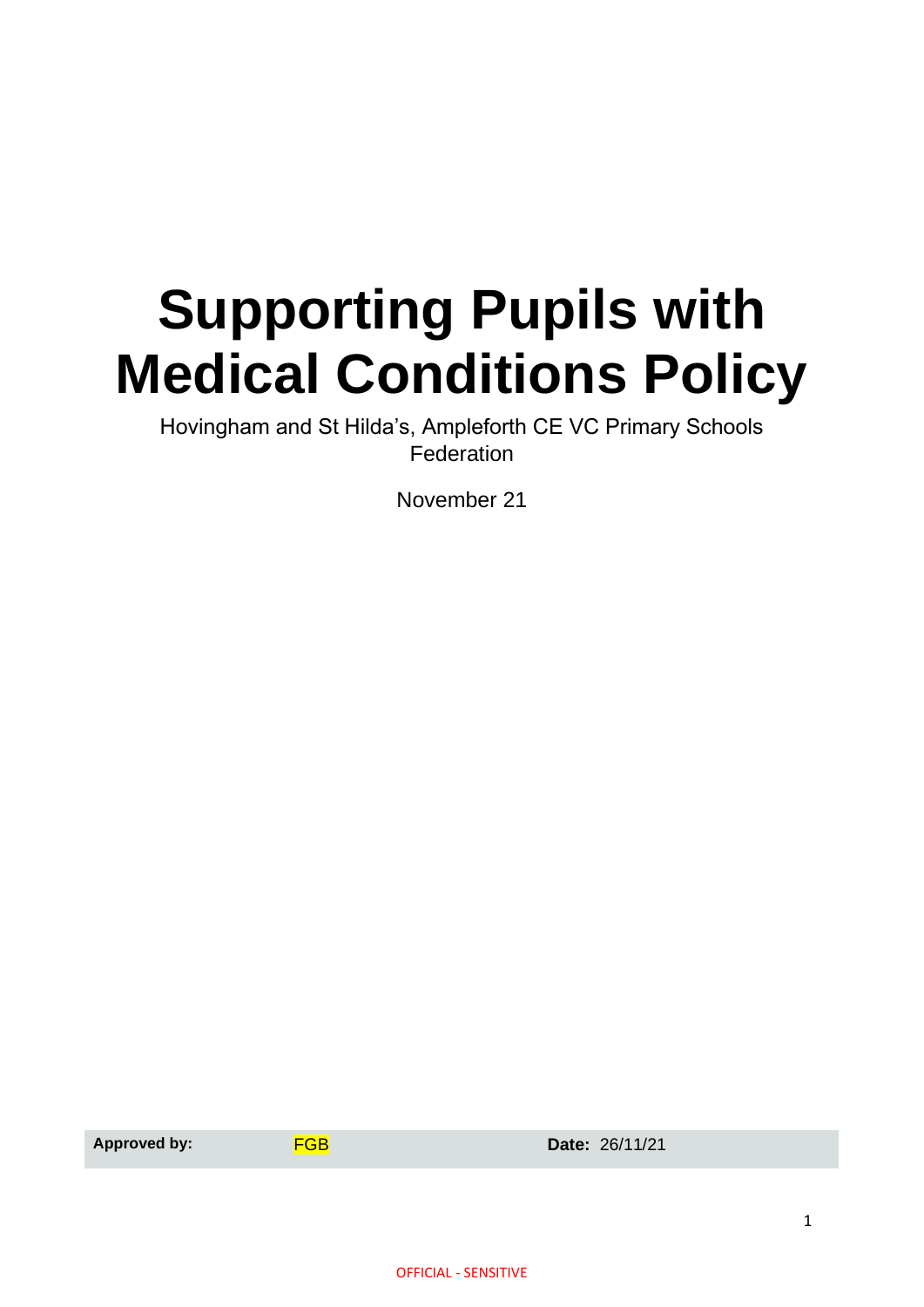| Last reviewed on: | 26/11/21 |
|-------------------|----------|
|-------------------|----------|

Next review due by:  $11/22$ 

## **Contents**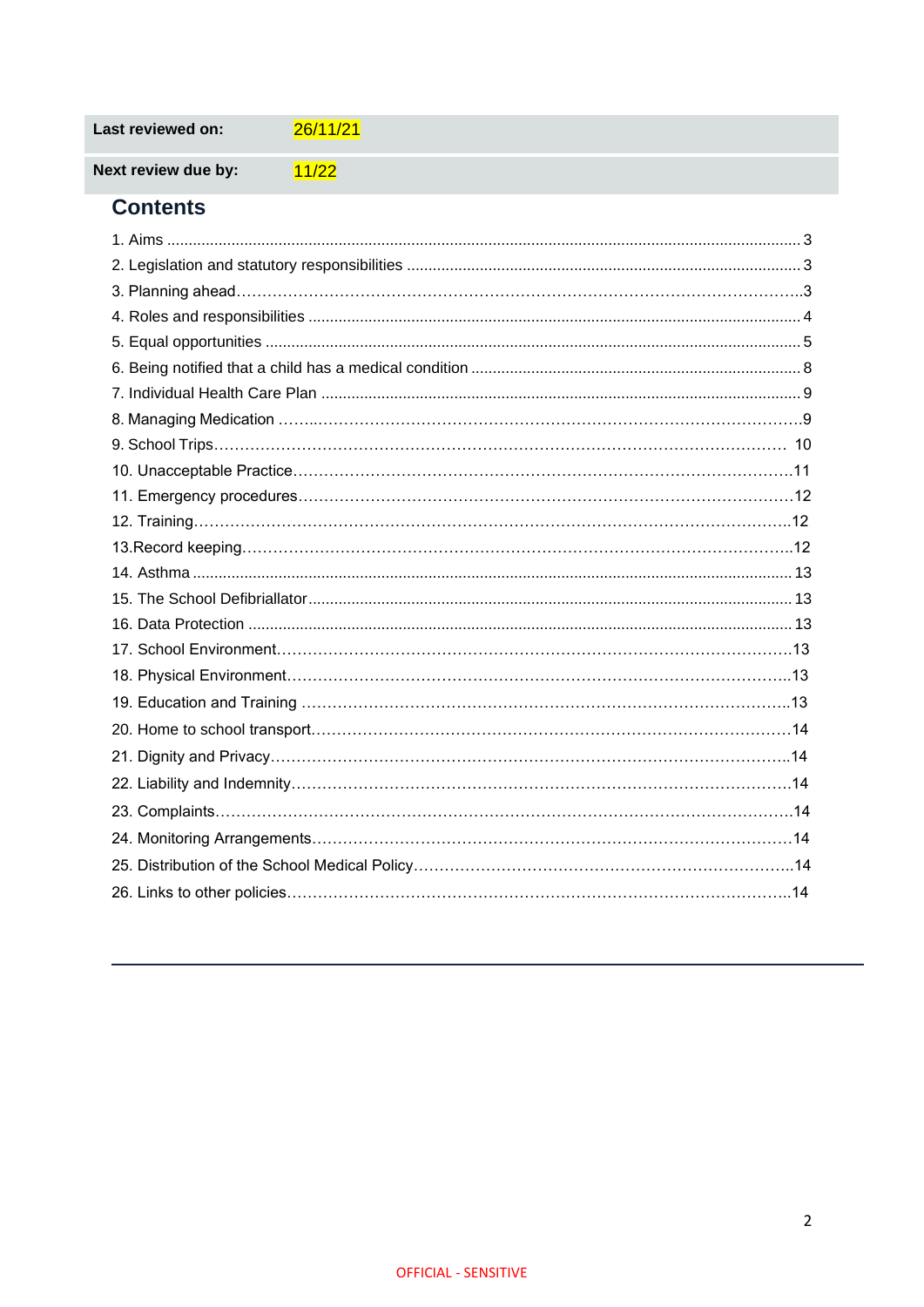Hovingham and St Hilda's, Ampleforth CE VC Primary Schools Federation welcomes and supports Children and Young People (CYP) with medical and health conditions. We aim to include all CYP with medical conditions in all school activities, including off site visits, differentiated as appropriate. We recognise that some medical conditions may be defined as disabilities and consequently come under the Equality Act 2010.

## **1. Aims**

This policy aims to ensure that:

- Pupils, staff and parents understand how our school will support pupils with medical conditions;
- Pupils with medical conditions are properly supported so that they can:
	- play a full and active role in school
	- remain healthy
	- achieve their academic potential
	- access the same opportunities as other pupils including school trips and sporting activities
- Parents and pupils have confidence in the school's ability to provide effective support for medical conditions in school

The governing board will implement this policy by:

- Making sure sufficient staff are suitably trained;
- Making staff aware of pupils' conditions, where appropriate;
- Making sure there are cover arrangements to ensure someone is always available to support pupils with medical conditions;
- Providing supply teachers with appropriate information about the policy and relevant pupils;
- Developing and monitoring Individual Health Care Plans (IHCPs).
- Working collaboratively with NYCC and Health Services

**The named person with responsibility for implementing this policy is James Pynn**

# **2. Legislation and statutory responsibilities**

This policy meets the requirements under [Section 100 of the Children and Families Act 2014,](http://www.legislation.gov.uk/ukpga/2014/6/part/5/crossheading/pupils-with-medical-conditions) which places a duty on governing boards to make arrangements for supporting pupils at their school with medical conditions.

It is also based on the Department for Education's statutory guidance on [Supporting Pupils with Medical](https://www.gov.uk/government/publications/supporting-pupils-at-school-with-medical-conditions--3)  [Conditions at School.](https://www.gov.uk/government/publications/supporting-pupils-at-school-with-medical-conditions--3)

It has been written alongside NYCC's Policy & Procedures for supporting children at school with medical conditions and children who cannot attend because of health needs.

## **3. Planning ahead**

We have a responsibility to plan ahead for pupils with medical conditions who may enrol for our school in the future and we do this by:

• having some staff who have the duties of administering medicines and undertaking health care procedures written into their job descriptions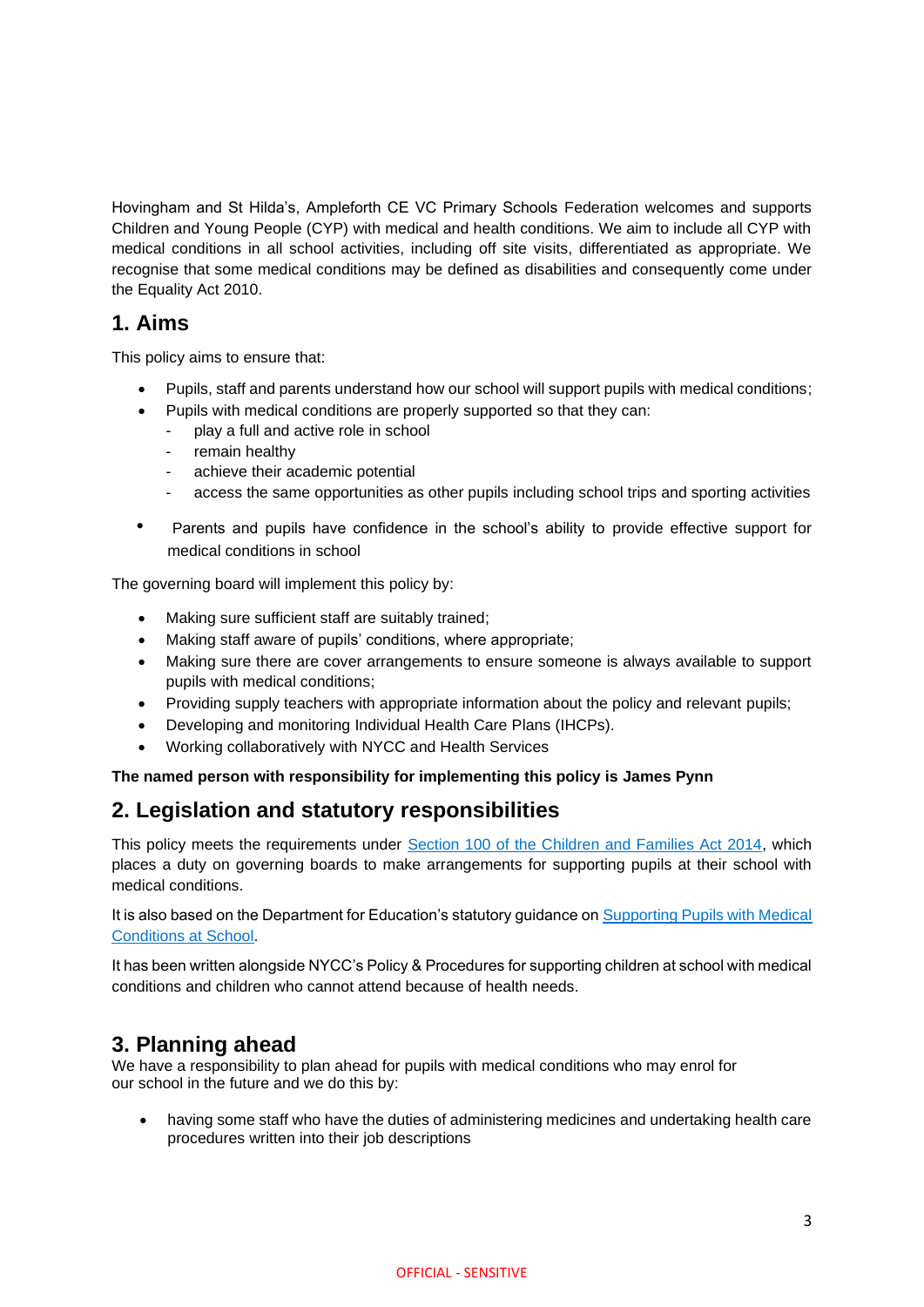- ensuring other staff are aware that they may volunteer to do these duties and that they also have responsibilities in emergency situations
- having record keeping procedures in place for administering medication
- having storage facilities in place for medication
- having identified a suitable area within school for undertaking health care procedures
- having suitable toileting facilities for CYP which are clean, safe and pleasant to use
- having flexible policies which take into account medical conditions e.g. we do not refuse access to the toilet at any time to any CYP with a medical condition that requires this
- appointing a member of staff to be our Named Person for medical needs
- following NYCC's Policy & Procedures for supporting children at school with medical conditions and children who cannot attend school because of health needs

## **4. Roles and responsibilities**

#### **4.1 The Governing Body**

The governing body has ultimate responsibility to make arrangements to support pupils with medical conditions. The governing board will ensure that sufficient staff have received suitable training and are competent before they are responsible for supporting children with medical conditions.

#### **4.2 The Headteacher**

The Headteacher holds overall responsibility for the following but may delegate some of the responsibilities to a named person:

- Ensure the school is inclusive and welcoming and that the medical conditions policy is in line with local and national guidance and policy frameworks
- Liaise between interested parties including CYP, school staff, pastoral support/welfare officers, teaching assistants, Health Services, NYCC, parents and governors
- Ensure information held by the school is accurate and up to date and that there are good information sharing systems in place using Individual Health Care plans
- Ensure CYP confidentiality
- Make sure all staff are aware of this policy and understand their role in its implementation
- Ensure that there is a sufficient number of trained staff available to implement this policy and deliver against all Individual Health Care Plans (IHCPs), including in contingency and emergency situations
- Ensure that all staff who need to know are aware of a child's condition
- Take overall responsibility for the development & monitoring of IHCPs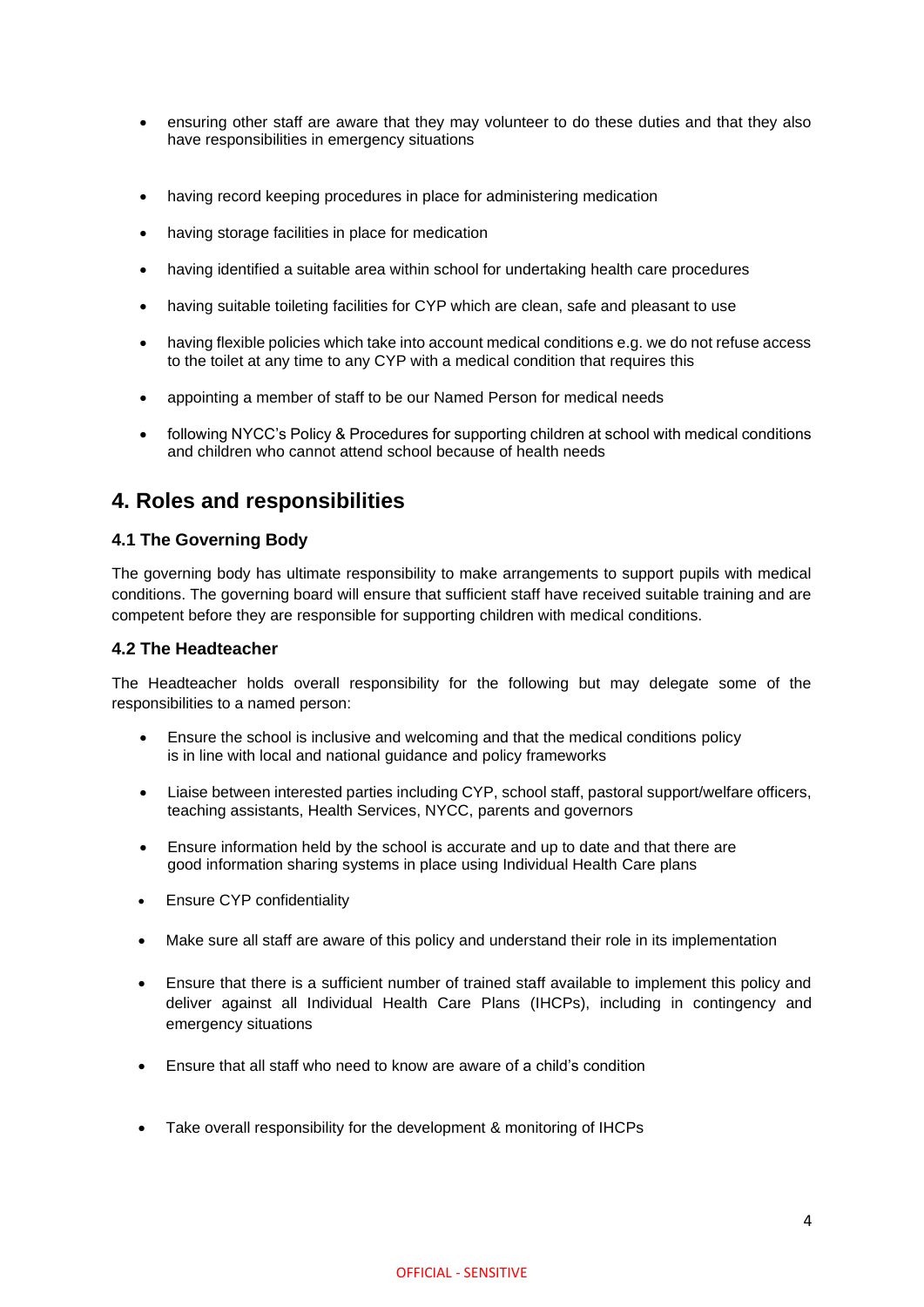- Make sure that school staff are appropriately insured and aware that they are insured to support pupils in this way
- Contact the Growing Healthy 0-19 Service for advice, consultation and support for children and families with Emotional Health & Resilience needs.
- Ensure that systems are in place for obtaining information about a child's medical needs and that this information is kept up to date
- Ensure absences due to medical needs are monitored and alternative arrangements for continuing education are in place
- Check medication held in school ( frequency ) for expiry dates and dispose of accordingly
- Inform parents when supply of medicine needs replenishing / disposing
- Quality assure record keeping
- Work together to quality assure staff competency in specific procedures
- Regularly remind staff of the school medical policy and procedures
- Where a CYP is open to the MES the head teacher will:
	- Identify a named school contact to liaise directly with the MES
	- Ensure the named contact arranges regular Pupil Reintegration Education Plan (PREP) meetings in a timely way
	- Ensure the CYP's teachers liaise directly with the MES & share appropriate resources (laptop/schemes of work/lesson plans etc) prior to provision from the MES starting
	- Arrange an appropriate space in school for the CYP to have provision from the MES
	- Ensure school is in regular contact with the CYP and parent/carer
	- Maintain safeguarding responsibility & identify the Designated Safeguarding Lead (DSL)
	- Enter the CYP for exams & arrange access & invigilation arrangements
	- make arrangements for EHCARs and EHCP Reviews where appropriate
	- facilitate career interviews
	- be active in the monitoring of progress and the reintegration into school, using key staff to facilitate the reintegration into school
	- Support transitions

#### **4.3 School Staff**

Supporting pupils with medical conditions during school hours is not the sole responsibility of one person. Any member of staff may be asked to provide support to pupils with medical conditions, although they will not be required to do so. This includes the administration of medicines.

Those staff who take on the responsibility to support pupils with medical conditions will receive sufficient and suitable training, and will achieve the necessary level of competency before doing so.

Teachers will take into account the needs of pupils with medical conditions that they teach. All staff will know what to do and respond accordingly when they become aware that a pupil with a medical condition needs help.

All staff have a responsibility to :

• Be aware of the potential triggers, signs and symptoms of common medical conditions and know what to do in an emergency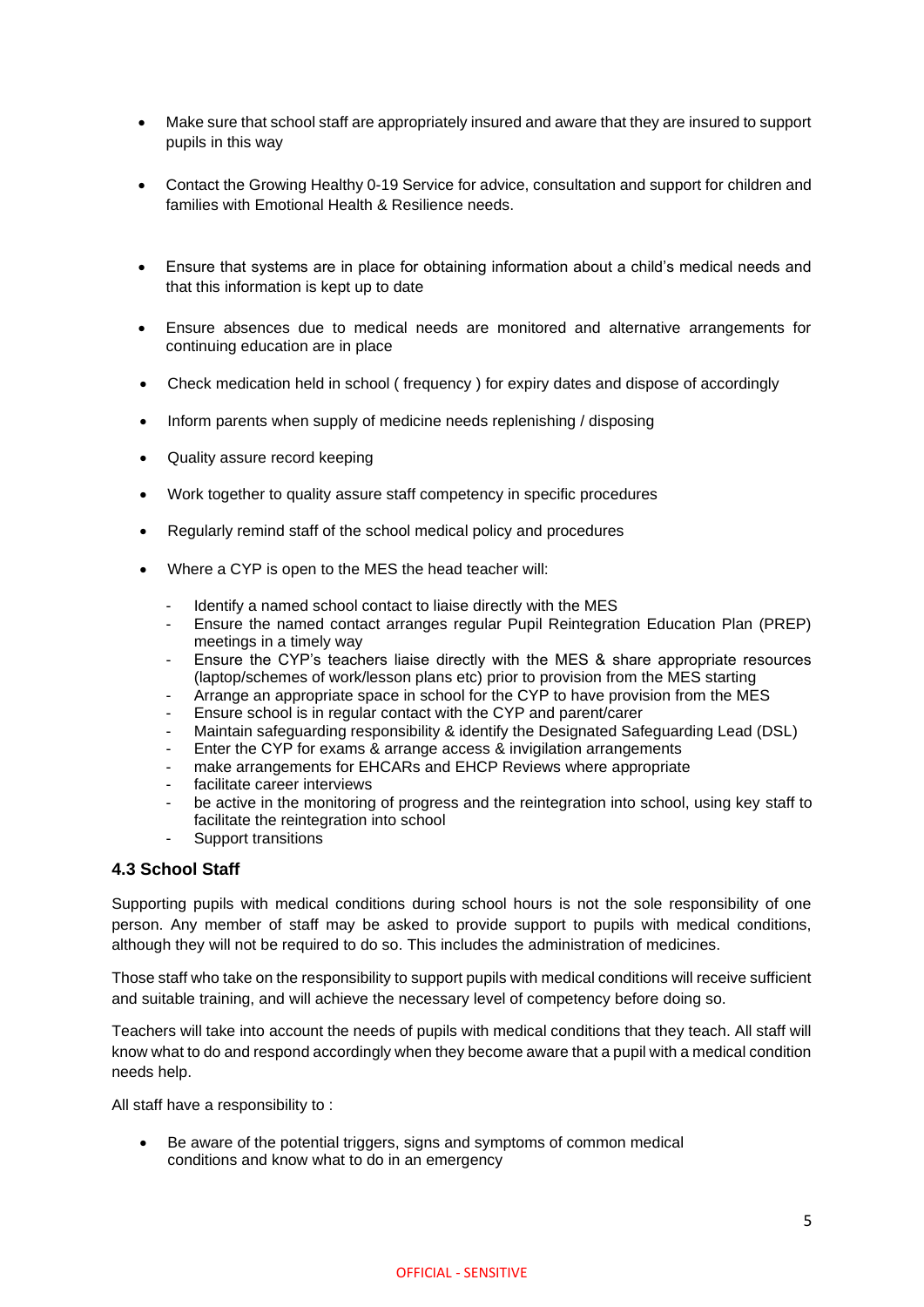- Understand and implement the medical policy
- Know which CYP in their care have a medical condition
- Allow all CYP to have immediate access to their emergency medication
- Maintain effective communication with parents including informing them if their child has been unwell at school
- Ensure CYP who carry their medication with them have it when they go on a school trip or out of the classroom e.g. to the field for PE
- Be aware of CYP with medical conditions who may be experiencing bullying or need extra social support
- Ensure all CYP with medical conditions are not excluded unnecessarily from activities they wish to take part in
- Ensure CYP have the appropriate medication or food with them during any exercise and are allowed to take it when needed.

#### **4.4 Teaching staff**

Teachers at this school have a responsibility to:

- Ensure CYP who have been unwell catch up on missed school work
- Be aware that medical conditions can affect a CYP's learning and provide extra help when needed
- Liaise with parents, healthcare professionals and special educational needs co-ordinator if a CYP is falling behind with their work because of their condition
- If a child is open to the Medical Education Service (MES) the CYPS's teachers will:
	- Liaise directly with the MES
	- Share schemes of work, lessons plans & resources with the MES in a timely manner prior to the provision starting
	- Moderate & standardise work completed by the CYP at least once a term

#### - **4.5 First aiders**

First aiders at this school have a responsibility to:

- Give immediate help to casualties with common injuries or illnesses and those arising from specific hazards within the school
- When necessary ensure that an ambulance or other professional medical help is Called
- Check the contents of first aid kits and replenish as necessary

We have trained first aiders on site at all times throughout the school day who are aware of the most common serious medical conditions at this school. All PE teachers are first aid trained. Training is refreshed (frequency)

#### **4.6 Special Educational Needs Co-ordinator (SENCo)**

has a responsibility to: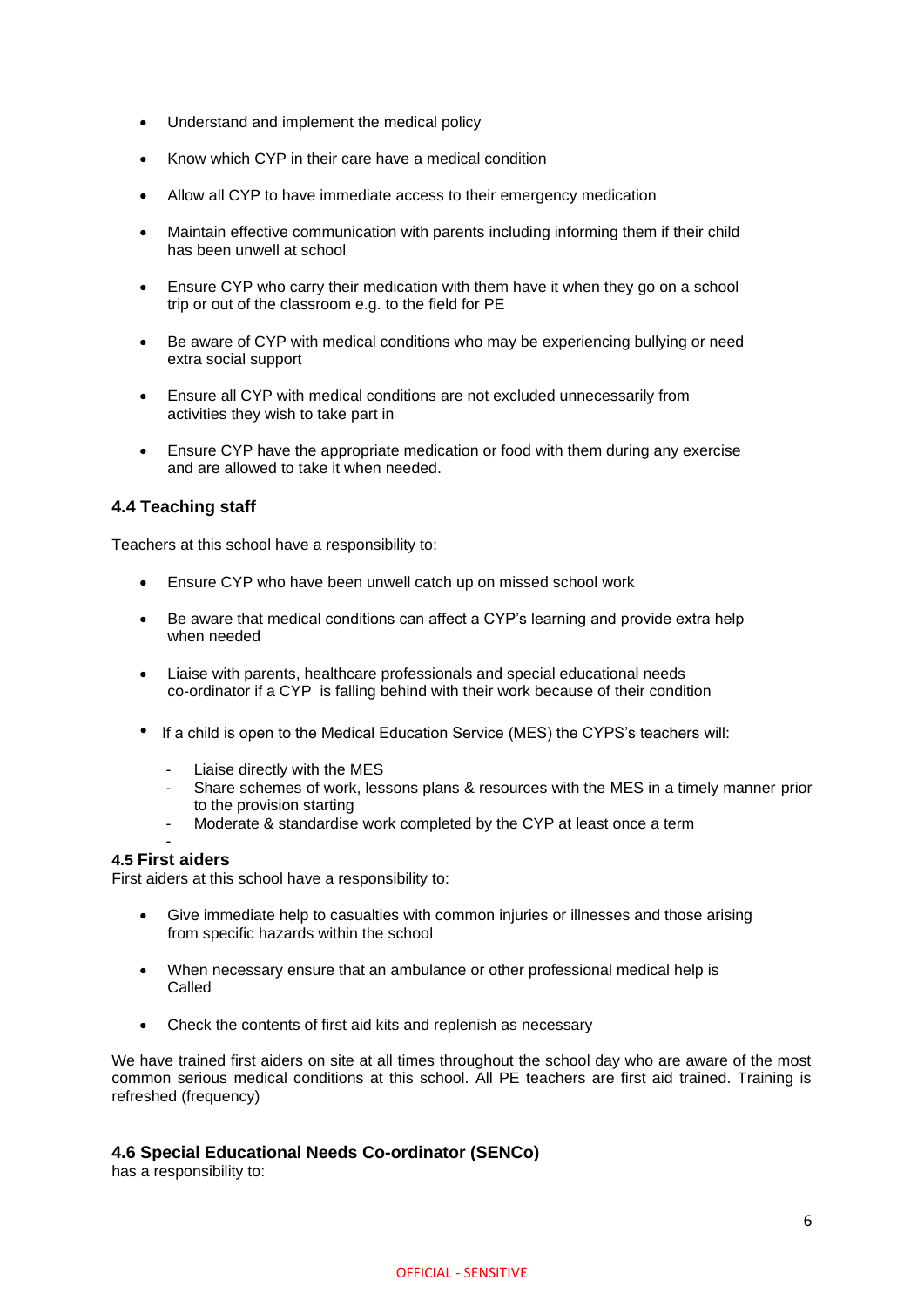- Help update the school's medical condition policy
- Know which CYP have a medical condition and which have special educational needs because of their condition
- Ensure teachers make the necessary arrangements if a CYP needs special consideration or access arrangements in exams or coursework
- Where a child has SEN but does not have an EHCP, ensure their SEN is mentioned in their IHCP.
- Where the child has a SEN identified in an EHCP, ensure the IHCP is linked to or apart of that EHCP.

## **4.7 Parents**

Parents will:

- Tell school if their child has / develops a medical condition
- Immediately inform (the school office) in writing if there are any changes to their child's condition or medication.
- Ensure that they/ their emergency representative is contactable at all times.
- Administer medication out of school hours wherever possible
- Undertake health care procedures out of school hours wherever possible
- Ensure they supply school with correctly labelled in date medication.
- Complete the necessary paperwork e.g. request for administration of medication
- Collect any out of date or unused medicine from school for disposal
- Keep their child at home if they are infectious to other people
- Ensure their child catches up on any school work they have missed.
- Ensure their child has regular reviews about their condition with their doctor or specialist healthcare professional
- Be involved in the development and review of their child's IHCP and may be involved in its drafting;
- Carry out any action they have agreed to as part of the implementation of the IHCP, e.g. provide medicines and equipment, and ensure they or another nominated adult are contactable at all times.

Parents who do not provide this support should be aware that we may not be able to fully support their CYP's medical condition in school.

## **4.8 Pupils**

Pupils with medical conditions will often be best placed to provide information about how their condition affects them. Pupils should be fully involved in discussions about their medical support needs and contribute as much as possible to the development of their IHCPs. They are also expected to comply with their IHCPs.

Pupils will:

- Treat other CYP with and without a medical condition equally
- Tell their parents, teacher or nearest staff member when they or another CYP is not feeling well. We remind all CYP of this on an annual basis in (assembly)
- Treat all medication with respect
- Know how to gain access to their medication (includes emergency medication)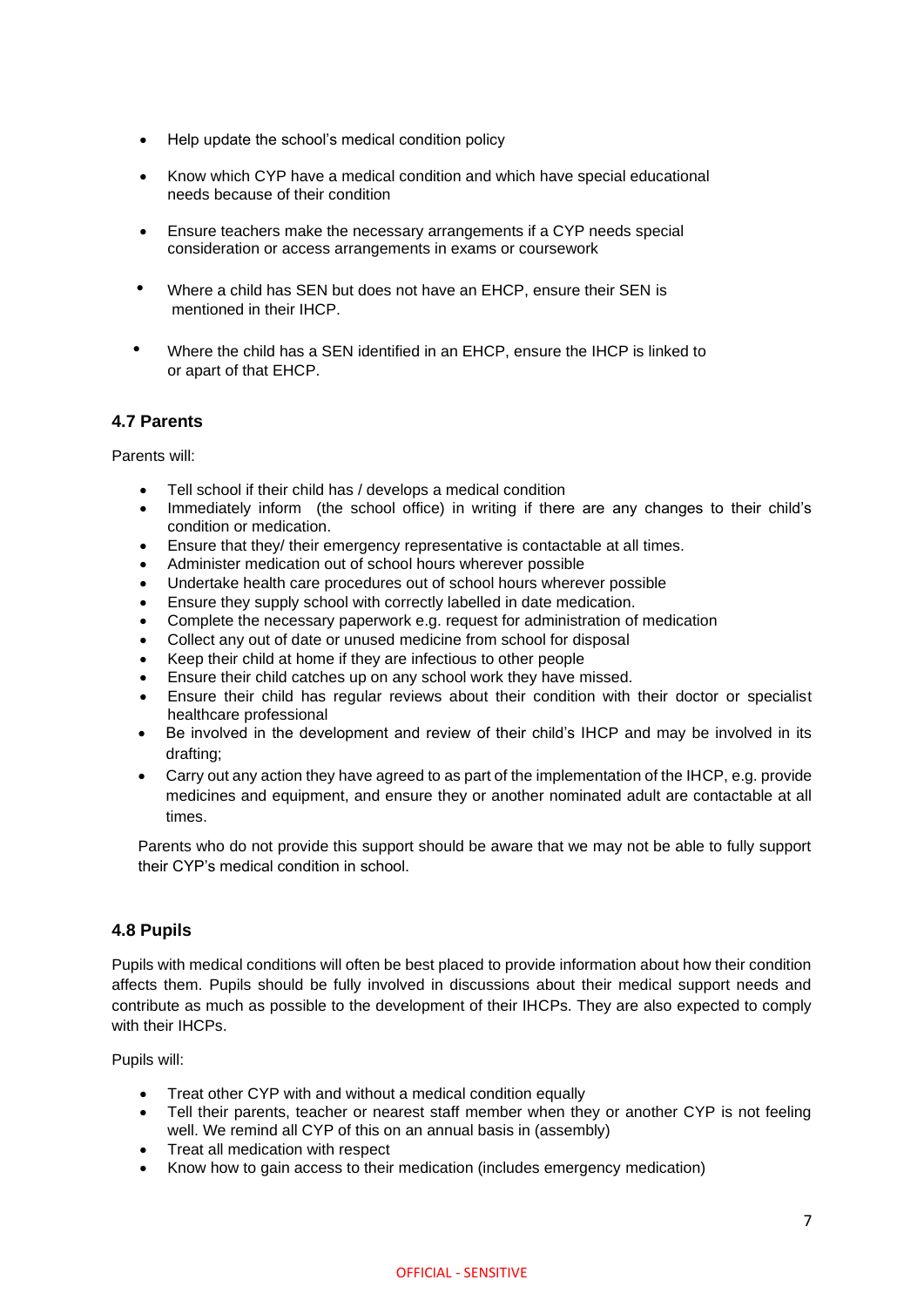• Ensure a member of staff is called in an emergency situation

# **5. Equal Opportunities**

Our school is clear about the need to actively support pupils with medical conditions to participate in school trips and visits, or in sporting activities, and not prevent them from doing so.

The school will consider what reasonable adjustments need to be made to enable these pupils to participate fully and safely on school trips, visits and sporting activities.

Risk assessments will be carried out so that planning arrangements take account of any steps needed to ensure that pupils with medical conditions are included. In doing so, pupils, their parents and any relevant healthcare professionals will be consulted.

## **6. Being Notified that a Child has a Medical Condition**

Notification of a CYPs medical condition may come via a number of routes e.g. by parents, Healthy Child nurse, admission forms etc.

Whatever the route the Headteacher / named person must be informed as soon as possible.

They must then:

- Seek further information about the condition
- Determine with the support of parents and relevant health professional whether an Individual Healthcare Plan is required
- Identify any medication / health care procedures needed
- Identify any aspects of a CYPs care they can manage themselves
- Identify which staff will be involved in supporting the CYP
- Identify what, if any, training is needed, who will provide this and when
- Identify which staff need to know the details of the CYPs medical condition and inform them as appropriate
- Ensure parent/s written permission is received for any administration of medication

The school will make every effort to ensure that arrangements are put into place within 2 weeks, or by the beginning of the relevant term for pupils who are new to our school.

# **7. Individual Health Care Plans**

When the school is notified that a pupil has a medical condition, the process outlined below will be followed to decide whether the pupil requires an IHCP. NB Please note that the IHCP would normally cover everything that would be covered in a Risk Assessment so it is unlikely that a separate risk assessment would be required.

The Headteacher has overall responsibility for the development of IHCPs for pupils with medical conditions.

Plans will be reviewed at least annually, or earlier if there is evidence that the pupil's needs have changed. Plans will be kept according to NYCC guidance & the requirements of the UK GDPR.

Plans will be developed with the pupil's best interests in mind and will set out:

- What needs to be done;
- When;
- By whom.

Not all pupils with a medical condition will require an IHCP. It will be agreed with a Health care professional and the parents when an IHCP would be inappropriate or disproportionate. This will be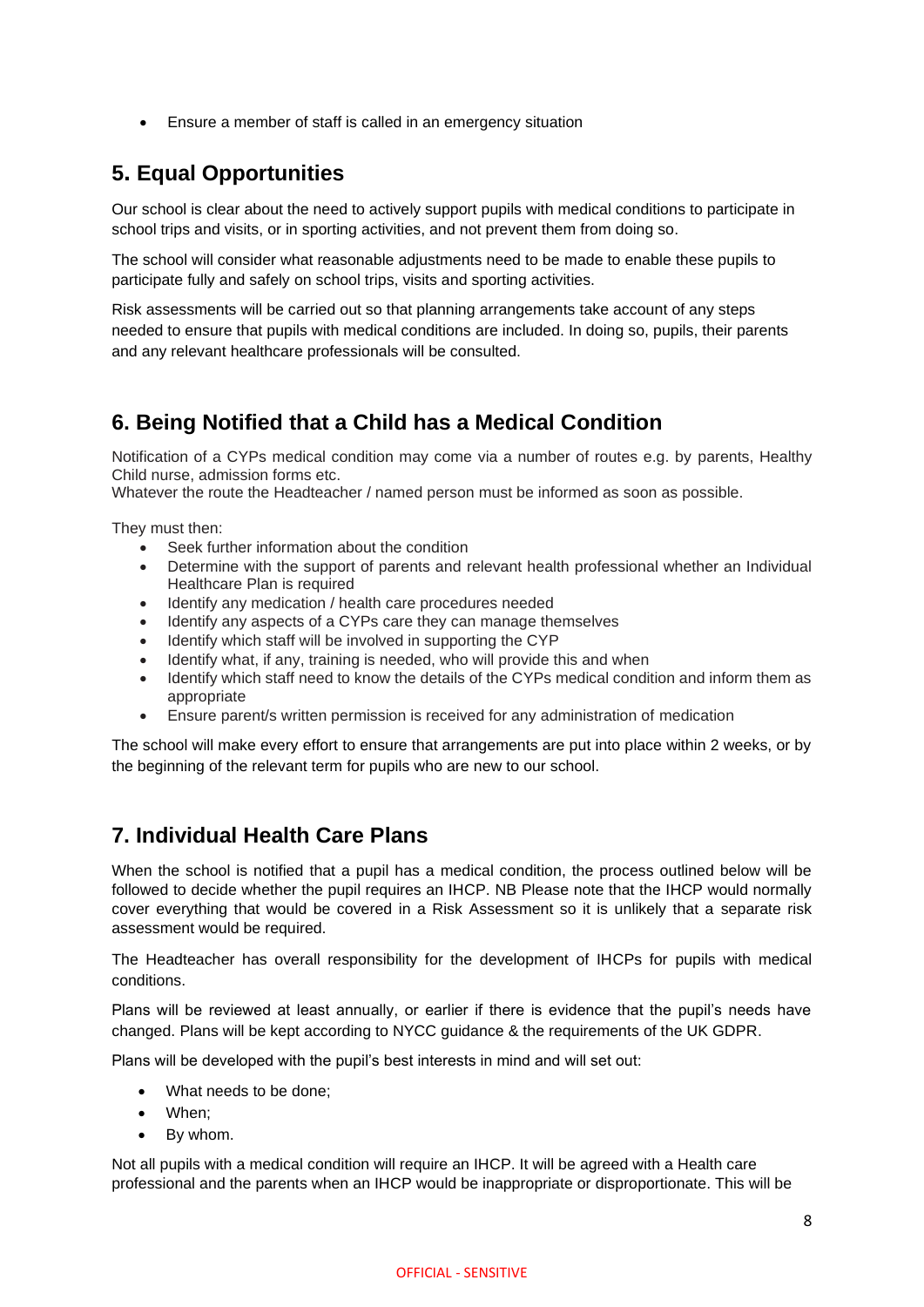based on evidence. If there is no consensus, the Headteacher will make the final decision. Any decisions made and the reasons for them must be adequately recorded and the information shared with parents unless there is a safeguarding concern.

Plans will be drawn up in partnership with the school, parents and a relevant healthcare professional, such as the school nurse, specialist or paediatrician, who can best advise on the pupil's specific needs. The pupil will be involved wherever appropriate.

IHCPs will be linked to, or become part of, any Education, Health and Care plan (EHCP). If a pupil has SEN but does not have an EHCP, the SEN will be mentioned in the IHCP.

The level of detail in the plan will depend on the complexity of the child's condition and how much support is needed. The governing board and the headteacher, will consider the following when deciding what information to record on IHCPs:

- The medical condition, its triggers, signs, symptoms and treatments;
- The pupil's resulting needs, including medication (dose, side effects and storage) and other treatments, time, facilities, equipment, testing, access to food and drink where this is used to manage their condition, dietary requirements and environmental issues, e.g. crowded corridors, travel time between lessons;
- Specific support for the pupil's educational, social and emotional needs. For example, how absences will be managed, requirements for extra time to complete exams, use of rest periods or additional support in catching up with lessons, counselling sessions;
- The level of support needed, including in emergencies. If a pupil is self-managing their medication, this will be clearly stated with appropriate arrangements for monitoring;
- Who will provide this support, their training needs, expectations of their role and confirmation of proficiency to provide support for the pupil's medical condition from a healthcare professional, and cover arrangements for when they are unavailable;
- Who in the school needs to be aware of the pupil's condition and the support required;
- Arrangements for written permission from parents and the Headteacher for medication to be administered by a member of staff, or self-administered by the pupil during school hours;
- Separate arrangements or procedures required for school trips or other school activities outside of the normal school timetable that will ensure the pupil can participate, e.g. risk assessments;
- Where confidentiality issues are raised by the parent/pupil, the designated individuals to be entrusted with information about the pupil's condition;
- What to do in an emergency, including who to contact, and contingency arrangements.

We send completed and signed Individual Health Care Plans electronically to: [insurance@northyorks.gov.uk](mailto:insurance@northyorks.gov.uk) this includes Individual Health Care plans detailed using the NYCC template or any other format.

## **8. Managing medicines**

## **8.1 Administration of medication at school**

Wherever possible we allow CYP to carry their on medicines and relevant devices and where CYP self-administer we will provide supervision as appropriate

- We will only administer medication at school when it is essential to do so and where not to do so would be detrimental to a CYPs health.
- We will only accept medication that has been **prescribed** by a doctor, dentist, nurse prescriber or pharmacist prescriber and are in-date, labelled and provided in the original container, as dispensed by the pharmacist, and include instructions for administration, dosage and storage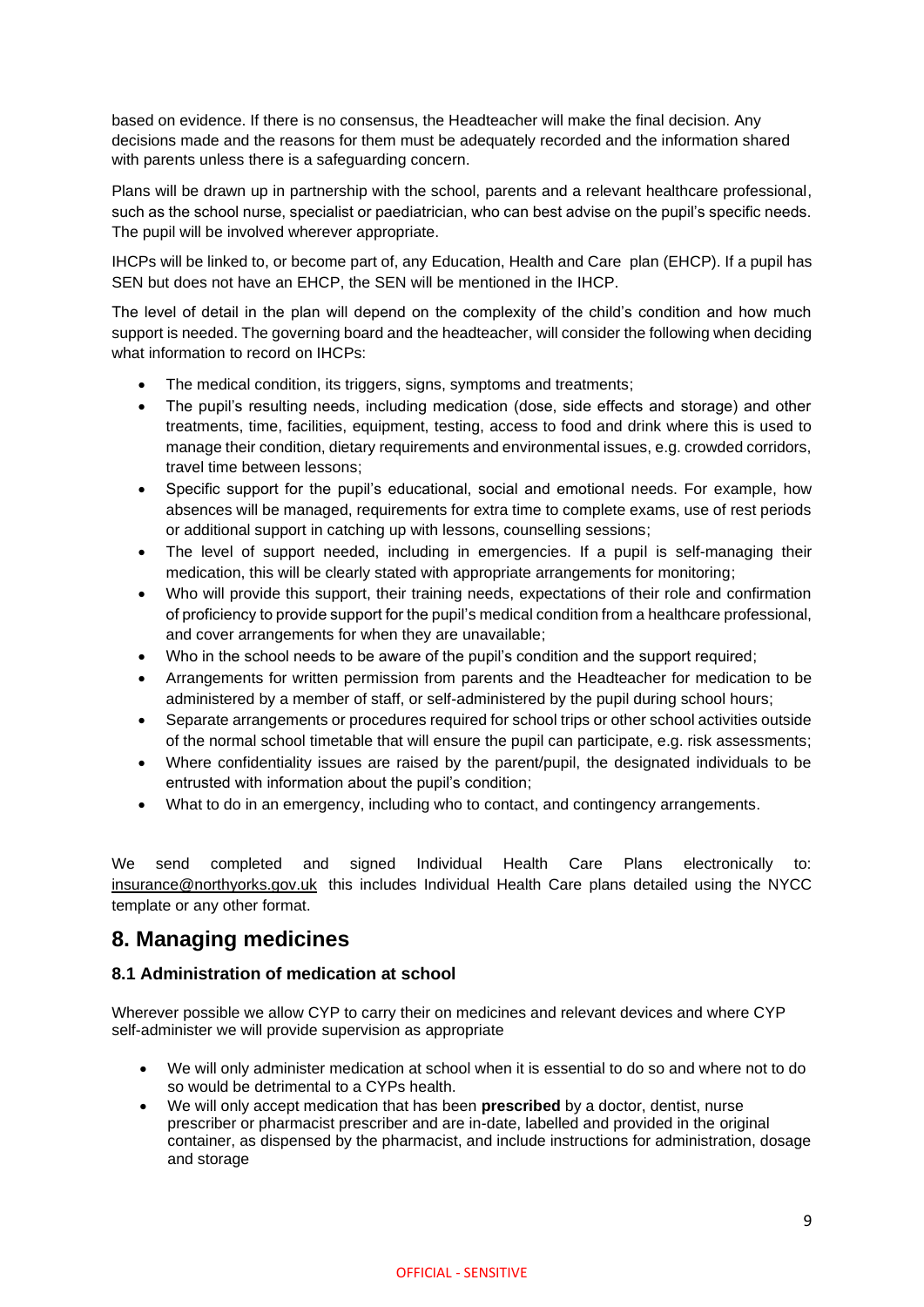- The school will accept insulin that is inside an insulin pen or pump rather than its original container, but it must be in date.
- Non prescribed medication can only be administered in a school/setting where it is absolutely essential to the child's health and where it cannot be taken out of the schools/settings hours.
- When non prescribed medicine in administered it must have prior written parental consent form and a record of administration form must be kept
- The school/setting should ensure they treat the non prescribed medication the same as if it were prescribed i.e. Checking the packaging, expiry date, dosage, administration instructions, correct storage etc.
- Non prescribed medication should be provided by the parents. The School will not routinely hold their own stocks of medication
- We will not give **Aspirin** to any CYP under 16 unless it is prescribed
- We only give medication when we have written parental permission to do so.
- Where appropriate, CYP are encouraged to carry and administer their own medication with a spare being kept in the school office.
- Medication not carried by CYP is stored either in the classroom or in the school office.
- Controlled drugs are stored in the school office.
- CYP who do not carry and administer their own medication know where it is stored and how to readily access it.

#### **8.2 Administration of medication - general**

- All staff are aware that there is no legal or contractual duty for any member of staff to administer medication or supervise a CYP taking medication unless they have been specifically contracted to do so or it is in their job description.
- For medication where no specific training is necessary, any member of staff may administer prescribed and non-prescribed medication to pupils but only with a parent's written consent.
- Some medicines require staff to receive specific training on how to administer it from a registered health professional.

#### **8.3 CYP who can manage their own needs**

We encourage all CYP to manage as much of their own needs as is appropriate. The Headteacher / named person will determine after discussion with parents whether a CYP is competent to manage their own medicine and procedures. Where a CYP has been recently diagnosed, or has an additional disability/condition e.g. visual impairment, we support them to gradually take on more of their own care, over time, as appropriate with the aim of them becoming as independent as possible.

We aim for our CYP to feel confident in the support they receive from us to help them do this.

## **8.9 Safe storage – general**

- The Headteacher ensures the correct storage of medication at school
- The Headteacher / named person ensures the expiry dates for all medication stored at school are checked (frequency) and informs parents by letter in advance of the medication expiring.
- Some medications need to be refrigerated. These are stored in a clearly labelled airtight container in the fridge located in the school kitchens.This area is inaccessible to unsupervised CYP.
- Pupils will be informed about where their medicines are at all times and be able to access them immediately.
- Medicines and devices such as asthma inhalers, blood glucose testing meters and adrenaline pens will always be readily available to pupils and not locked away.
- Medicines will be returned to parents to arrange for safe disposal when no longer required.

## **8.10 Safe disposal**

- Parents are asked to collect out of date medication.
- If parents do not collect out of date medication, it is taken to a local pharmacy for safe disposal.
- Disposal of medication is recorded on the administration of medication record.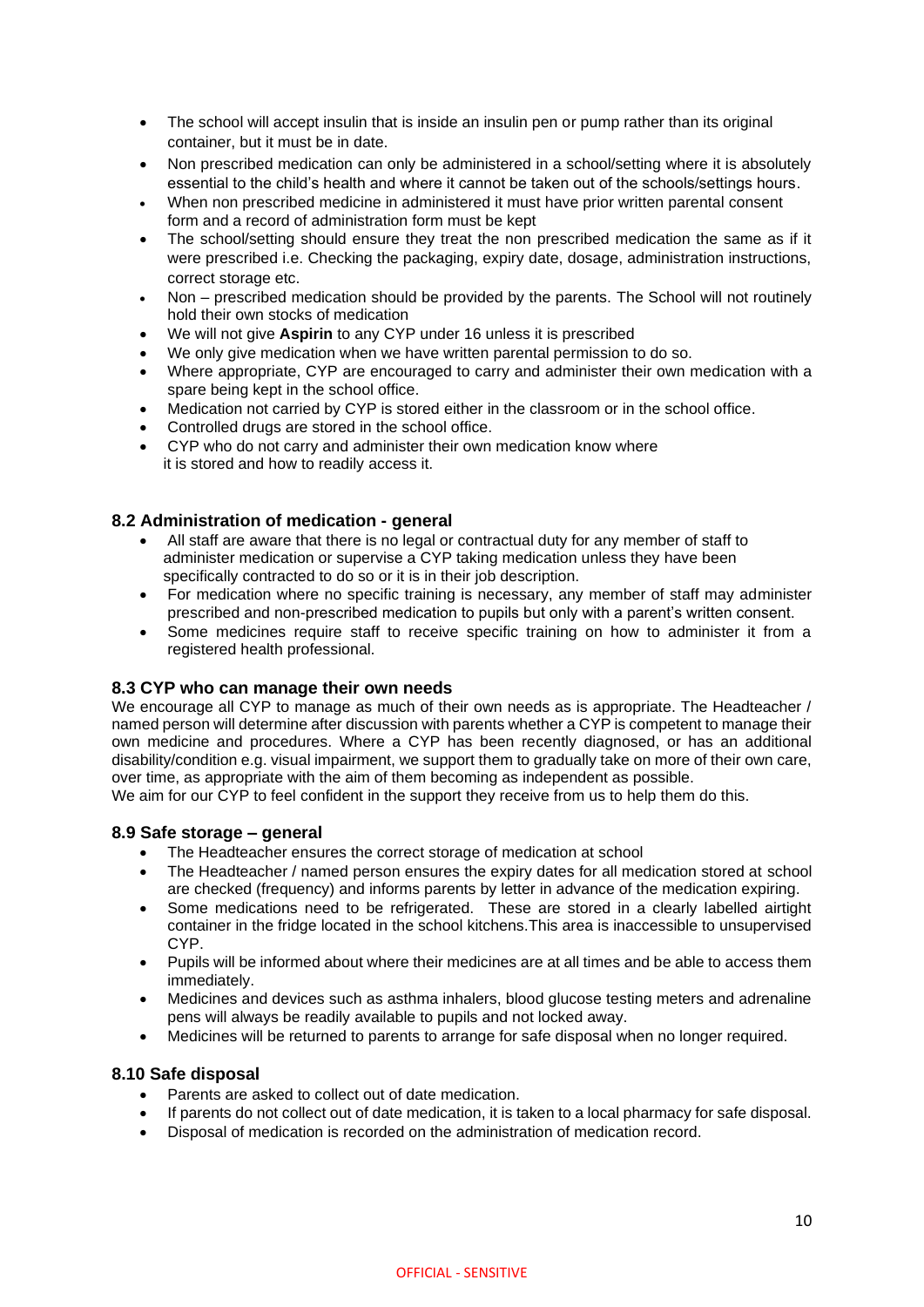# **9.0 School Trips**

Staff organising our school trips ensure:

- they plan well in advance.
- they seek information about any medical / health care needs which may require management during a school trip. This is specifically relevant for residential visits when CYP may require medication / procedures that they would not normally require during the daytime.
- that any medication, equipment, health care plans are taken with them and kept appropriately during the trip.
- They do a risk assessment which includes how medical conditions will be managed in the trip. Staff are aware that some CYP may require an individual risk assessment due to the nature of their medical condition.

# **10.0 Unacceptable practice**

School staff use their discretion about individual cases and refer to a CYP's Individual Healthcare Plan, where they have one, however; it is not generally acceptable to:

- Prevent CYP from accessing their inhalers or other medication
- Assume every CYP with the same condition requires the same treatment
- Ignore the views of the CYP and their parents
- Ignore medical evidence or opinion although this may be challenged
- Send CYP with medical conditions home frequently or prevent them from staying for normal school activities e.g. lunch unless it is specified in the CYP's Individual Healthcare Plan
- Send an ill CYP to the school office or medical room without a suitable person to accompany them
- Penalise CYP for their attendance record if their absences relate to their medical condition e.g. hospital appointments
- Prevent pupils from drinking, eating or taking toilet breaks whenever they need in order to manage their medical condition
- Require parents, or otherwise make them feel obliged to come into school to provide medical support to their child, including toileting issues and manual handling issues
- Prevent CYP from participating, or create unnecessary barriers to children participating in any aspect of school life, including school trips e.g. by requiring the parent to accompany the CYP.

# **11. Emergency procedures**

We are aware that certain medical conditions are serious and can be potentially life-threatening, particularly if ill managed or misunderstood.

We have a procedure in place for dealing with emergencies and all staff know they have a duty to take swift action. The Headteacher / named person ensures that all staff feel confident in knowing what to do in an emergency. Details of how to call an ambulance are kept by the 'phone at the school office (add any others e.g. swimming pool phone). This procedure is revisited (frequency) at whole school staff meetings.

If a CYP needs to be taken to hospital, an ambulance will be called and, if parents are not available, a member of staff will accompany and school will phone the parent/s to meet the ambulance at casualty. The member of staff will stay with the CYP until a parent arrives. Health professionals are responsible for any decisions on medical treatment in the absence of a parent.

Staff will not take a CYP to hospital in their own car unless it is an absolute necessity.

Staff will follow the school's normal emergency procedures (for example, calling 999). All pupils' IHCPs will clearly set out what constitutes an emergency and will explain what to do.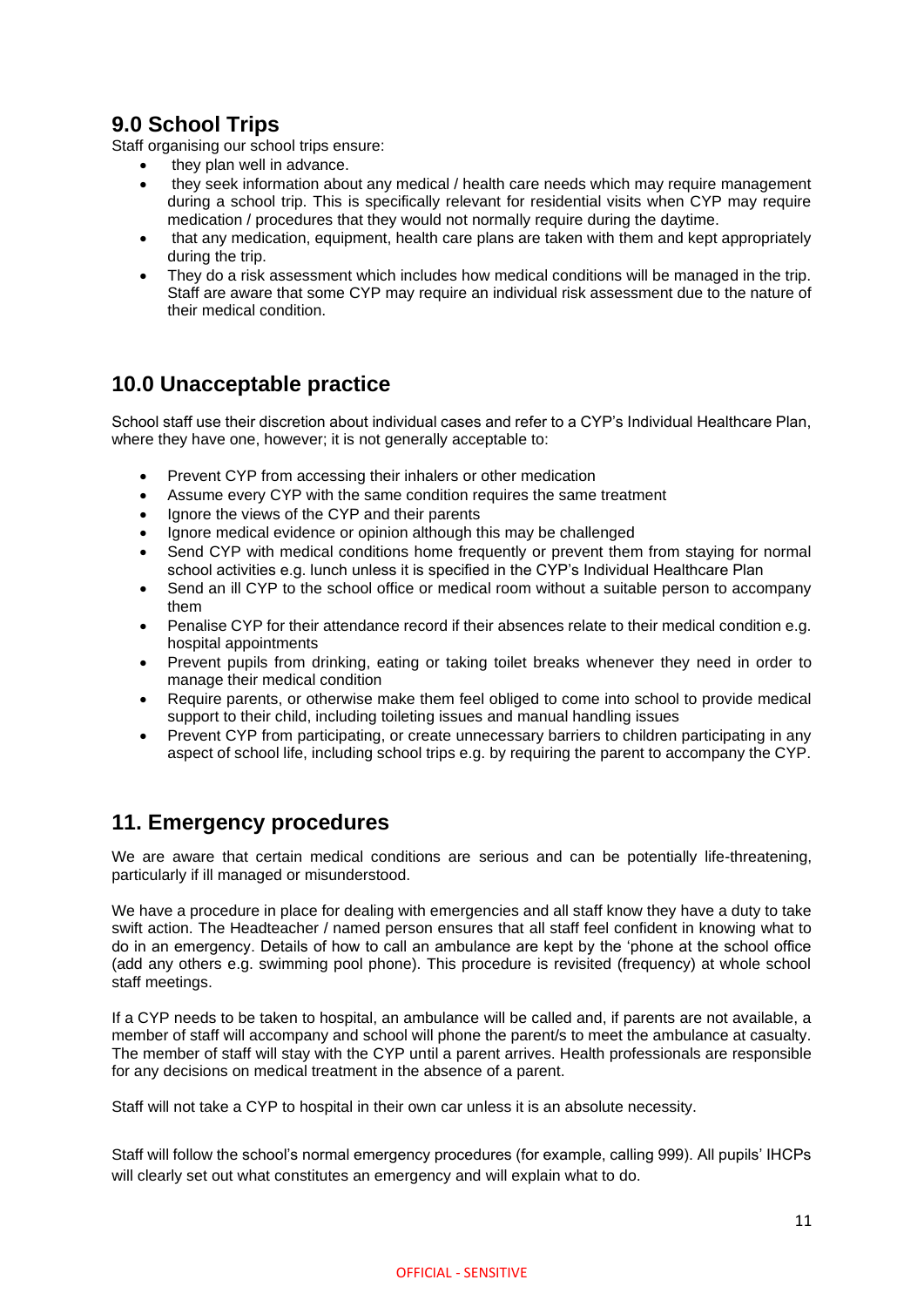# **12.0 Training**

Staff who support CYP with specific medical conditions must receive additional training from a registered health professional. Training requirements are determined via Individual Health Care plans. The Head teacher is responsible for ensuring staff are suitably trained by liaising with the relevant healthcare professional. Any member of staff who is trained but feels unable to carry out these duties competently ( for example due to having an injury/condition themselves or due to further training being required ) must report this as soon as possible to the Headteacher who will make appropriate arrangements.

The Headteacher keeps a training record and ensures training is refreshed as appropriate. The Headteacher is involved in determining the competency of a member of staff in undertaking specific procedures.

Staff who complete records are shown by the Headteacher how these are to be completed and managed. The Headteacher quality ensures this on a termly basis.

Arrangements for induction of new staff are that the Headteacher will brief the staff member of any special medical conditions.

Staff must not give prescription medicines or undertake healthcare procedures without appropriate training. In some cases written instructions from the parent or on the medication container dispensed by the pharmacist is sufficient and the Headteacher will determine this.

#### **12.1 Whole school staff awareness training**

We aim for all staff to receive basic awareness training in the following more common conditions:

- asthma
- epilepsy
- allergic reaction

This training is delivered by external providers and is refreshed every 3 years.

This is supported by having information about these conditions located in prominent positions (list them)

## **13. Record keeping**

The governing board will ensure that written records are kept of all medicine administered to pupils for as long as these pupils are at the school. Parents will be informed if their pupil has been unwell at school.

The following records are kept in school

| Name of record                                                                                                                                                                               | <b>Location of record</b>              | Who completes it         | Who quality<br>assures it & how<br>often |
|----------------------------------------------------------------------------------------------------------------------------------------------------------------------------------------------|----------------------------------------|--------------------------|------------------------------------------|
| Whole school<br>administration of<br>medication record $-$<br>(In our context this<br>consists of separate<br>logs of<br>administration of<br>inhalers/ Piriton $-$<br>inhalers/ Piriton are | School Office (St H)<br>Classrooms (H) | Admin Team CP,<br>AC, HL | Headteacher termly                       |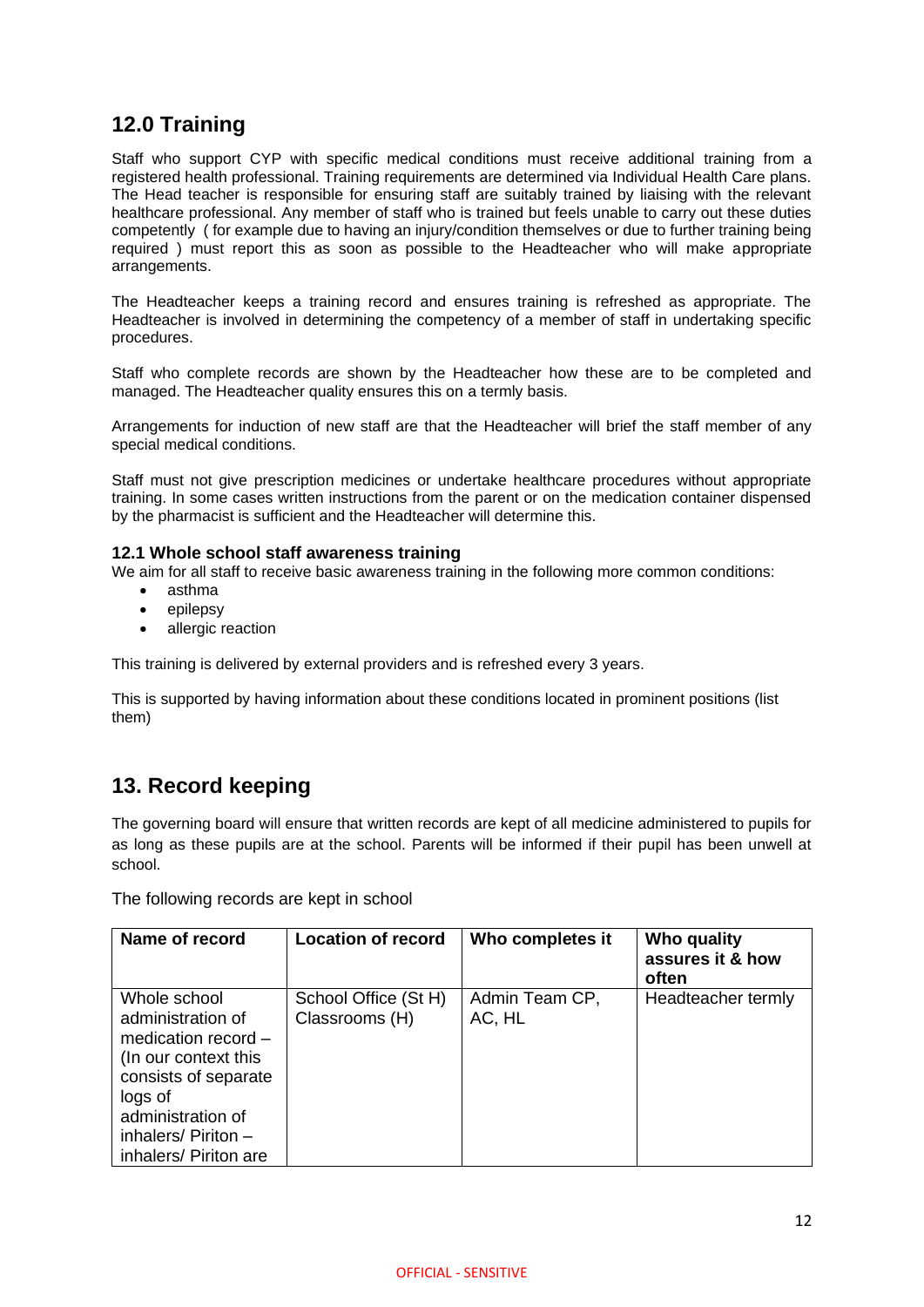| in named bags with<br>the record)                                                                              |                      |                                                     |                                      |
|----------------------------------------------------------------------------------------------------------------|----------------------|-----------------------------------------------------|--------------------------------------|
| Individual<br>administration of<br>medication record -<br>for CYP who have<br>frequent & regular<br>medication | <b>School Office</b> | Class teacher/<br>teaching assistant/<br>admin team | Headteacher termly<br>$(10/21)$ None |
| Staff training log -<br>including first aid                                                                    | Sharepoint           | <b>Heather Leggett</b><br>(SBM)                     | Headteacher termly                   |
| <b>School Medical</b><br>Register                                                                              | Scholarpack          | Admin Team CP,<br>AC, HL                            | Headteacher, termly                  |

All these records will be kept securely and in accordance with NYCCs Records Retention and Disposal Schedule & the requirements of the UK GDPR. All electronic records will be password protected.

#### **Enrolment forms**

We ask on our enrolment form if a CYP has any medical /health conditions and again at regular times (at the start of each term)

#### **Individual Healthcare Plans**

#### **School Medical register**

We keep a centralised register of CYP with medical needs. The Headteacher has responsibility for keeping the register up to date.

## **14.0 Asthma**

- School staff are aware that, although it is a relatively common condition, asthma can develop into a life threatening situation.
- We have a generic asthma plan in place in school which details how asthma attacks are managed. This plan is displayed in prominent locations in school (school office, classroons)
- CYP who have asthma will not have an Individual Healthcare Plan unless their condition is severe or complicated with further medical conditions.

## **15.0 The school defibrillator**

We do not have school defibrillators. At Hovingham the nearest one is located at the Village Hall. At St Hilda's, Ampleforth, the nearest one is located at the Village Shop.

## **16.0 Data Protection**

We will only share information about a CYPs medical condition with those staff who have a role to play in supporting that child's needs. In some cases e.g. allergic reactions it may be appropriate for the whole school to be aware of the needs. In other cases e.g. toileting issues, only certain staff involved need to be aware. We will ensure we have written parental permission to share any medical information.

Refer to the school's obligations under the UK General Data Protection Regulation (GDPR) and set out how the schools privacy notice include the basis upon which health information for pupils is shared as this is special category information and additional safeguards apply. The policy must also set out how all staff who have access to the medical records will receive training regarding their duties under the Data Protection legislation and in particular the UK GDPR duties regarding special category data.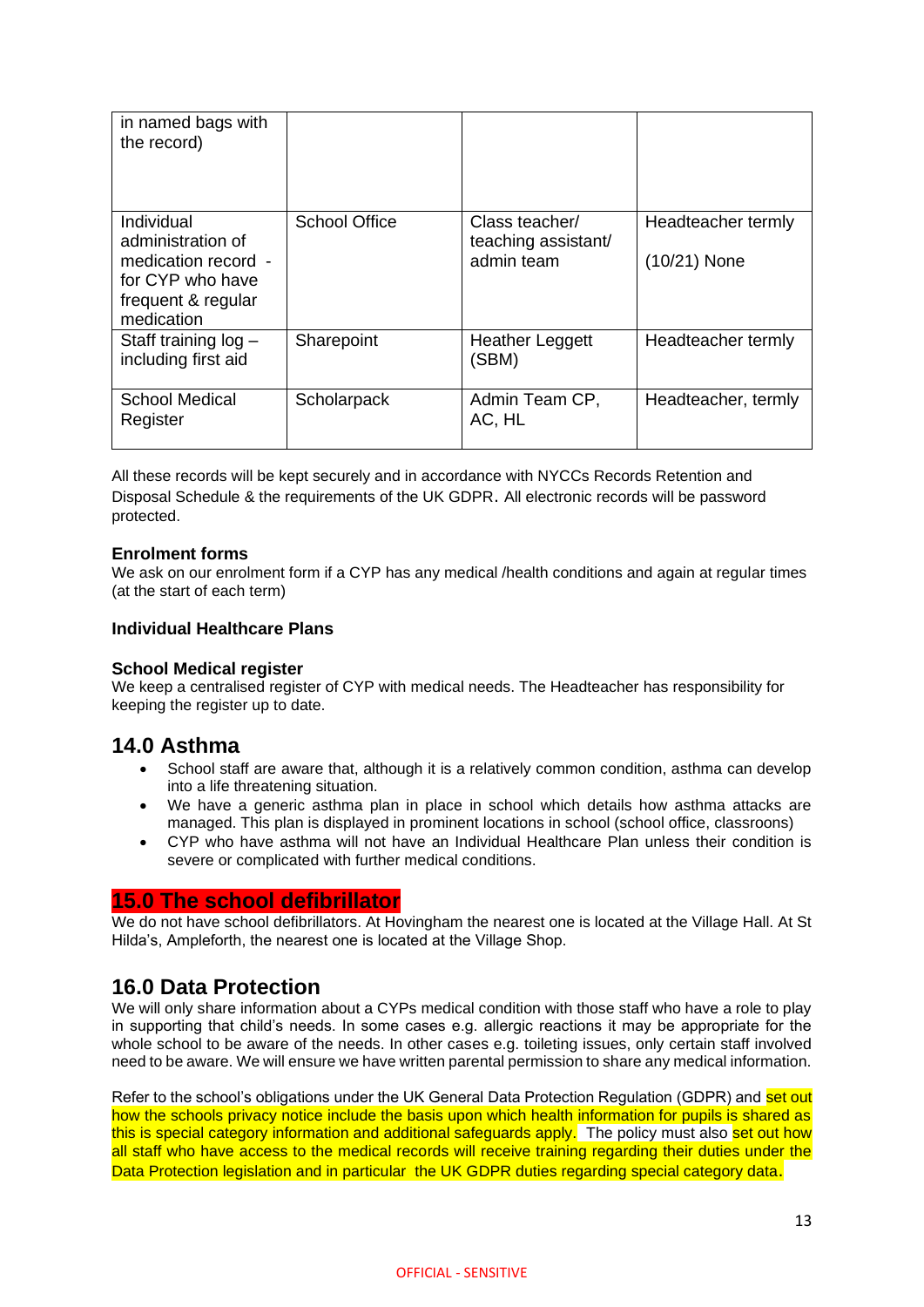## **17.0 School environment**

We will ensure that we make reasonable adjustments to be favourable to CYP with medical conditions. This includes the physical environment, as well as social, sporting and educational activities.

## **18.0 Physical Environment**

We have an accessibility plan which outlines how we aim to develop our facilities and staffing to meet potential future health care needs e.g. improved physical access, improved toilet facilities.

# **19.0 Education and learning**

We ensure that CYP with medical conditions can participate as fully as possible in all aspects of the curriculum and ensure appropriate adjustments and extra support are provided.

Teachers and support staff are made aware of CYP in their care who have been advised to avoid or take special precautions with particular activities.

We ensure teachers and PE staff are aware of the potential triggers for pupils' medical conditions when exercising and how to minimise these triggers.

Staff are aware of the potential for CYP with medical conditions to have special educational needs (SEN). The school's SEN coordinator consults the CYP, parents and pupil's healthcare professional to ensure the effect of the CYPs condition on their schoolwork is properly considered

## **20. Home to school transport**

Parents are responsible for informing SEN transport or Integrated Passenger transport if their child has a medical need that they may require assistance with during the journey to and from school.

## **21. Dignity and Privacy**

At all times we aim to respect the dignity and privacy of all CYP with medical conditions we do this by only sharing information with those who have a role in directly supporting the CYPs needs.

# **22. Liability and indemnity**

The governing board will ensure that the appropriate level of insurance is in place and appropriately reflects the school's level of risk.

The details of the school's insurance policy are:

We are part of the Risk Protection Arrangement. This provides Employers' Liability, Third Party Liability and Professional Indemnity.

However, if alternative or additional arrangements are required then these will be dealt with by Insurance and Risk Management on an individual case. It is therefore essential that copies of IHCPs are sent to NYCC Risk Management and Insurance following parental consent. Due to the numbers of IHCPs, CYPS Insurance and Risk Management will only contact a school if they have a query or if they think additional cover may need to be taken out. If schools require a receipt for their message they should add a tag for this.

**NYCC maintained schools** must send completed and signed IHCPs electronically to:

[InsuranceAndRiskManagement@northyorks.gov.uk](mailto:InsuranceAndRiskManagement@northyorks.gov.uk)

This includes IHCPs detailed using the NYCC template or any other format.

In the event of a claim alleging negligence by a member of staff, civil actions are likely to be brought against the employer.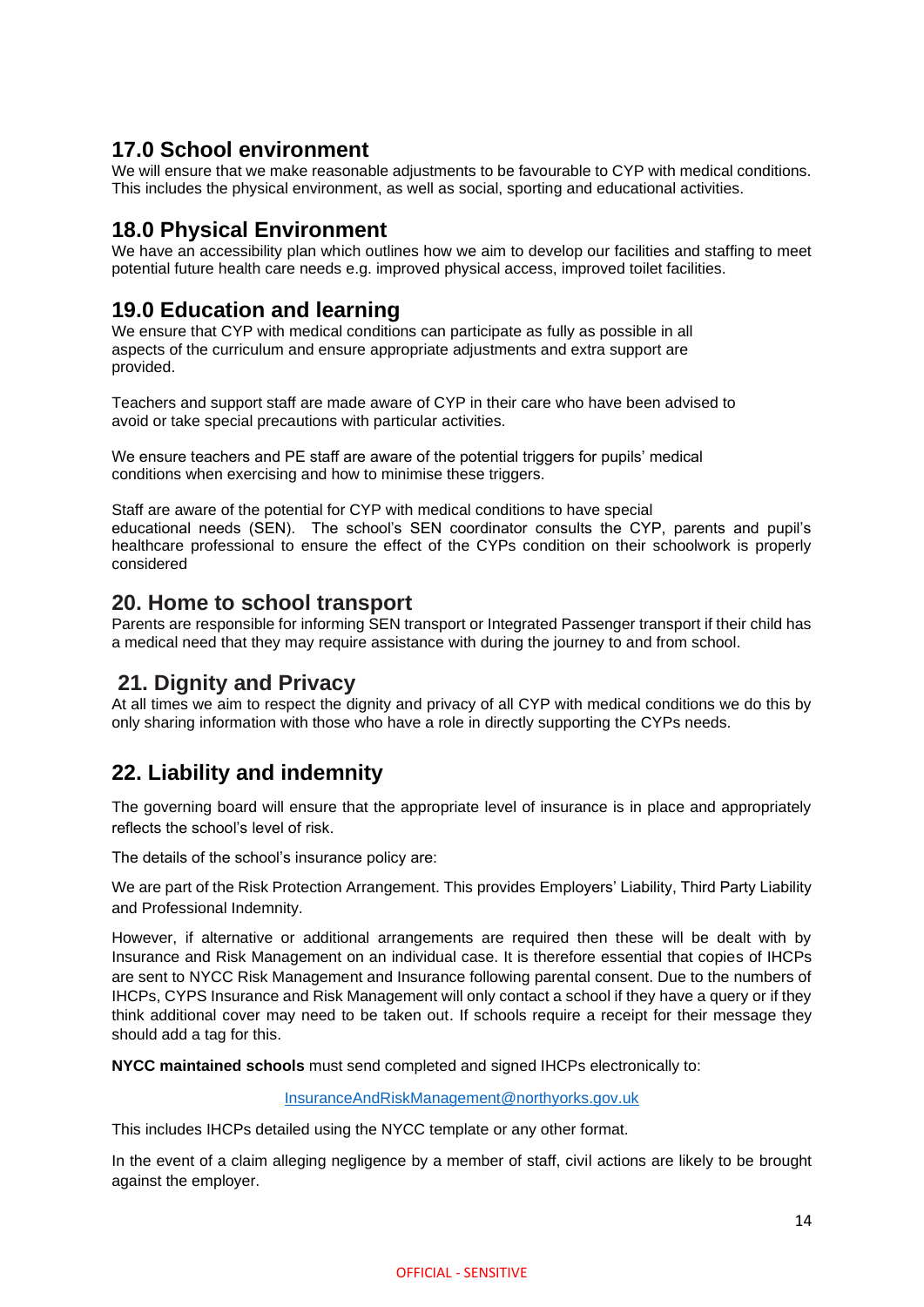# **23. Complaints**

Parents with a complaint about their child's medical condition should discuss these directly with the headteacher in the first instance. If the headteacher cannot resolve the matter, they will direct parents to the school's complaints procedure. For details on how to make a complaint around medical issues in school please follow our school complaints procedure available from the school website.

# **24. Monitoring arrangements**

This policy will be reviewed and approved by the governing board every year

# **25. Distribution of the school medical policy**

**Parents** are informed about this school medical policy:

- At the start of the school year
- In the school newsletter at intervals in the school year
- When their child is enrolled as a new pupil
- Via the school's website, where it is available all year round

**School staff** are informed and reminded about this policy (delete as appropriate)

- Via online school medical register
- At scheduled medical conditions training / school training days
- whole school staff meetings

**Governing Bodies** should review this policy annually

## **26. Links to other policies**

This policy links to the following policies:

School Medical Policy

Intimate Care